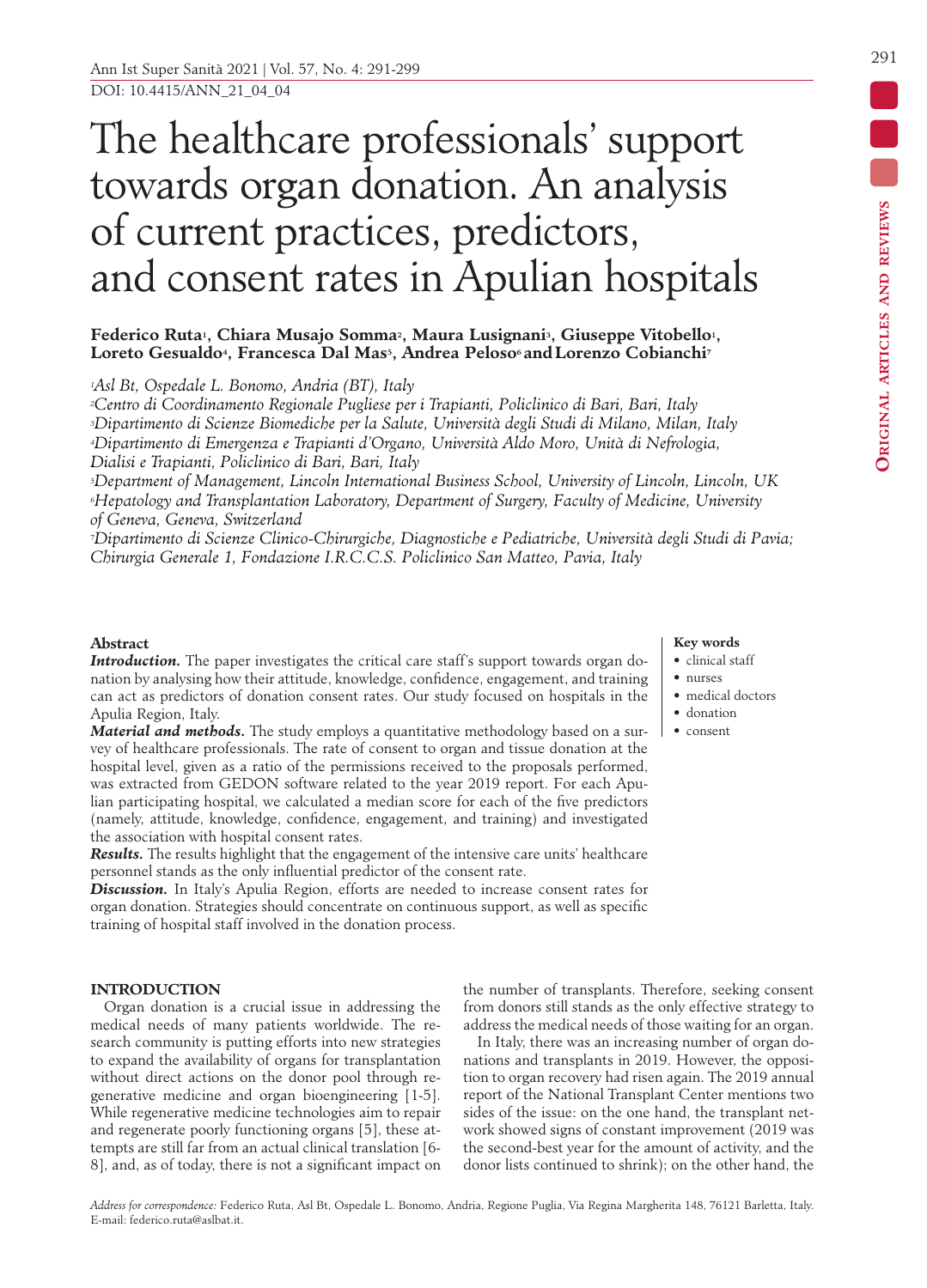availability to donate remained lower than necessary [9]. The most significant fact is the recent increase in potential donors, that is, the subjects in a state of brain death reported by the Intensive Care Units (ICUs) as possible candidates for organ recovery. In 2019, the potential donors were 2,766 as opposed to 2,665 in 2018, with a 3.8% increase as a key indicator of the system's efficiency. The reported numbers allowed the system to absorb the negative consequences of the rate of opposition to organ recovering, which rose from 29.8% in 2018 to 31.2% in 2019. Out of 863 negative responses, most were expressed by the deceased patients' relatives. In 2019, each donation generated 2.5 transplants on average. Therefore, the 1.4% increase in the opposition rate had a cost of missed transplants for 122 patients [9]. With no opposition, in 2019 alone, about 2,200 more transplants would have been carried out. The data on donations confirmed substantial deviations from North to South Italy. With a national average of 22.8 donors per million of the population (PMP), the range varies from 49.5 donors PMP in Tuscany to 8 donors PMP in Sicily. General data on the southern regions look worrying and highly negative, showing opposition rates 15- 20 points above the national average, with the peak in Sicily (49.6%) and Calabria (49.4%, +7.9% compared with 2018) [9].

Until the end of 2020, Italy required the so-called "explicit consent" for the donation of organs and tissues. Therefore, it was essential to verify the existence of a declaration expressed in life or the non-opposition of the family members [10-12]. The Ministry of Health recently amended Law 91/99, regulating the principle of "tacit approval". As of December 2020, the reform introduced tacit consent. Namely, adults will all be considered potential donors if they did not oppose during their life, so, in the absence of explicit refusal. The declaration of relatives who have the right to express the willingness of the donor is always taken into consideration even if there are no declarations of will manifested in life by the donor. Despite the introduction of the new norm, the Italian system has experienced a worrying increase in opposition rates.

The low donation rate in the Apulia region is associated with a high opposition rate [13]. Different factors can influence donation rates. One of the most important barriers to organ donation is the refusal of the family members, namely the custodians of the deceased's will, influenced by the family's cultural characteristics. Therefore, in the donation process, nurses and medical doctors' active participation and support towards donation represent crucial aspects during the identification and reporting phase. In particular, the health professionals' attitude, knowledge, confidence, engagement, and training can impact donation rates. Thus far, few studies have evaluated the connections among these elements. Several studies highlight that the team's attitude and knowledge dedicated to donation can impact the rate of consensus among family members [14, 15].

As some authors highlight [16], the family's decisions are influenced by the training of the healthcare staff, their intervention, and the satisfaction with the relationship and communication carried on with the fam-

ily and caregivers throughout the hospitalization [17]. Other authors state that healthcare professionals need to transfer unequivocal messages to the family members [18] to understand brain death and the irreversible cessation of all vital functions [19]. Moreover, the healthcare professionals' knowledge and attitude [20] about organ donation are essential for planning awareness-raising activities, which impact donation rates [21, 22].

Generally, studies show that healthcare professionals' support towards organ donation can influence their dedication. If healthcare professionals do believe in the value of organ donation, they will be keener on translating their beliefs to the donor's family [23]. The process of organ donation is widely managed by the nursing staff [24], and the identification of potential donors is considered a nursing activity. Given the importance of the nursing staff's role, they need proper training to understand the importance of the process and fully satisfy the donors and their families' health needs [25, 26].

Starting from these premises, in our paper, we aim at evaluating the attitude, knowledge, confidence, engagement, and training of healthcare professionals dedicated to the donation of organs and tissues and correlating these factors with the hospital-level donation consensus rates. Attitude is considered as the participants' will to be organ and tissue donors, the sharing of choice to donate with the closest family members, and the certainty that brain death corresponds to a person's death. Knowledge is measured as the existence of internal hospital processes, the presence of formal guidelines, and standardized procedures for ascertaining brain death and obtaining consent. Confidence analyzes how comfortable the healthcare workers feel in situations of identification and care of a potential donor, explanation about brain death, acquisition of the related consent, and care of the relationship with the relatives during the phase of the grief. Engagement stands as a significant predictor for evaluating the local transplant coordinator's capability to involve the whole ICU team during all the phases of the donation process. Training, intended as the practice of the staff working in ICUs, refers to the training courses attended and detects the needs concerning the phases of identification and care of a potential donor, communication about severe brain damage to the closest family member, explanation of brain death, and acquisition of the consent. Following the differences in donation rates in Italy's various areas, we focus our analysis on the hospitals in a southern region, Apulia, with high opposition rates, involving its Donation and Transplant Network.

## **MATERIALS AND METHODS**

This multicenter study involved physicians and nursing staff in all ICUs in Apulia by completing an online questionnaire using Google Forms. No identifying data were collected (like name, surname, and so on). An invitation was sent to the transplant coordinator of each institution, who later shared the request with the hospital's direction office and later with the ICU staff. The Regional coordinator office followed up the invitation by telephone to ensure that the request was taken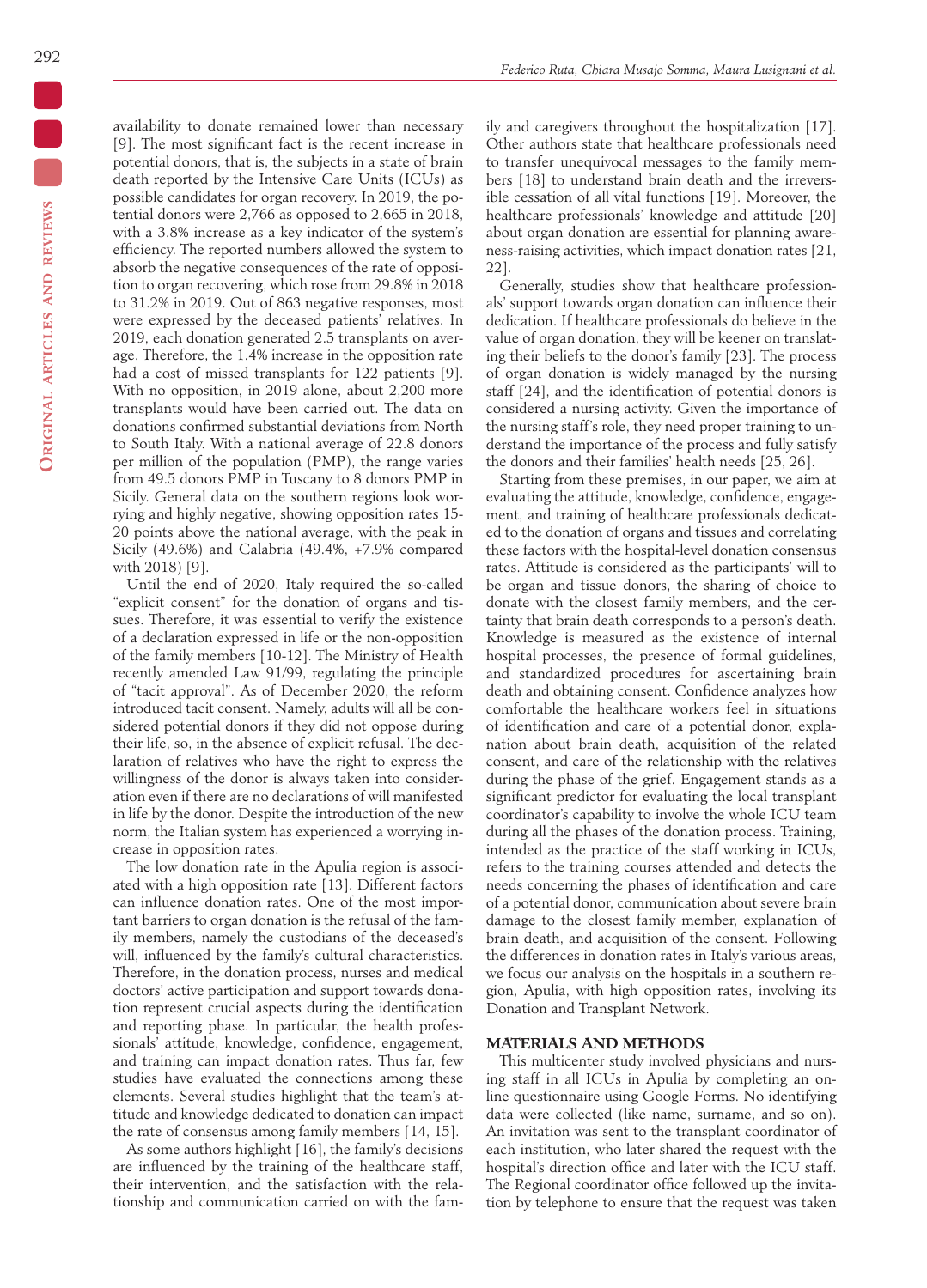into high consideration. Most institutions replied without the need to be recalled. The survey evaluated the attitude, knowledge, confidence, training, and engagement of healthcare professionals within the donation network. In the survey, the 26 hospitals that operate in the Apulia Region were investigated.

## *Data collection tool – survey*

A literature review allowed choosing the tool of a Swiss multicenter study by Keel *et al.* [14]. The authors employed a survey composed of 40 closed-ended questions and two open-ended questions. Keel's survey was selected since it was used in a country where the hospital organization of donations and the consent system are similar to the Italian ones, with the opposition rates below 50%, like Apulian ones. Moreover, the questionnaire was submitted to both medical doctors and nursing staff devoted to the donation activity. The data obtained were associated with the actual consent rate in the examined hospitals.

The original questionnaire was not validated, still authorized by CNDO, the Swiss National Committee for Organ Donation [14]. Starting from Keel's survey, the Italian version was validated before the investigation. The CVI-I (Content Validity Index of the items) was calculated to evaluate the validity of the content. Construct validity was investigated through an EFA (Exploratory factor analysis). Cronbach's alpha (α) coefficient was used to examine the internal consistency of each factor on the scale, Spearman's rho coefficient to test its stability.

To associate the results of the questionnaire about the critical care staff's attitudes with the consent rates, we used the reports of Apulian Regional Transplant Coordination Center in 2019 [13], extrapolated by GEDON, a web-based application used for the management of the reports on potential organ donors. GEDON provides an advanced tool for the communication of all clinical data related to a potential organ donor, among the CR (Intensive Care Center), CRT (Regional Transplant Coordination Center), CT (Transplant Center), LT (Tissue Typing Laboratory), CNTO (National Transplant Center Operative Italy), and SIT (Transplant Information System) units.

The study was approved by the CRT in Apulia. According to Italian laws, non-interventional studies do not necessarily require approval by an ethics committee. The survey participants were exclusively healthcare professionals, with voluntary participation. No significant identifying information about the participants is possible. The study was conducted following the principles of the Declaration of Helsinki.

## *Statistical analysis*

For each Apulian hospital involved, we first calculated the consent rate as the ratio between the consents received and the proposals made. For each predictor (attitude, knowledge, confidence, engagement, and training), some questions (ranging from a minimum of two to a maximum of four) were formulated, with a score assigned to each answer, as shown in *Table 1*. For each question, the sum of the responses received was calculated, with the average of these scores representing the value of the predictor. A descriptive analysis was carried out by evaluating the answers based on the variability of the professional category (medical doctor or nurse). Attitude, knowledge, confidence, engagement, and training were investigated through a variable number of questions (from two to four) with dichotomous answers, with  $n = 1$  assigned for each positive response.

Regarding the predictor engagement, depending on the number of cases in which the healthcare professional was involved in the donation activities, a score of 0 was assigned in case of no involvement, 2 if involved 1 to 3 times, 5 if involved 4 to 6 times and 8 for more than 6 times. The overall score of each predictor is represented by the average of the scores obtained. A pool of questions was also created to collect data relating to the socio-demographic characteristics of the sample: hospital and operating unit, role, gender, age, years of professional experience.

Later, the consent rates were associated with the predictors. Then, the hospital differences were compared using an ANOVA. As a homoskedasticity test, Bartlett was used, with a p-value  $= 0.2218 > 0.05$ . Following the test, we could claim that the variances were homogeneous, as the homoskedasticity hypothesis was true. We then applied the ANOVA method with a p-value = 0.02425<0.05, so we rejected the null hypothesis. The averages of the average scores per area were not statistically equal. Finally, we used the post hoc test to look for which areas had statistically different means.

The statistical analysis was performed using the software R [27]. We carried out an association among the predictors to estimate the set association, ranging between -1 and +1. Later, we associated the variables with the consent rate by conducting a regression analysis of the significance rate of the predictors for the consent rate, with a p-value set at <0.005.

The following *Table 2* reports the numbers of Apulia per ICU in 2019. With 102 donation proposals made, 44 refused and 58 accepted, with an opposition rate of 43.14%.

The opposition rate was calculated based on the proc.7 indicator (established by the CNTO), which relates the number of proposals made / the number of consents/oppositions obtained.

## *Descriptive analysis of the target population*

The questionnaire was sent to all Apulian hospitals, equipped with a neurosurgery and stroke-unit neurology department, involved in the regional network of transplants that regularly carry out brain death and organ and tissue removal activities.

553 participants in 22 Apulian hospitals completed the questionnaire correctly. Four hospitals declined to participate. The sample consisted of 189 medical doctors (34.2%) and 364 nurses (65.8%). The medical personnel comprise 49.7% women and 50.3% men, whereas the nursing staff members are represented by 43.7% women and 56.3% men. Of the sample, 35.3% (split into 22.1% nurses and 13.2% medical doctors) belong to the 35-44 age range, followed by 31.1% within the 45-54 age range. 45.6% of the participants claim profes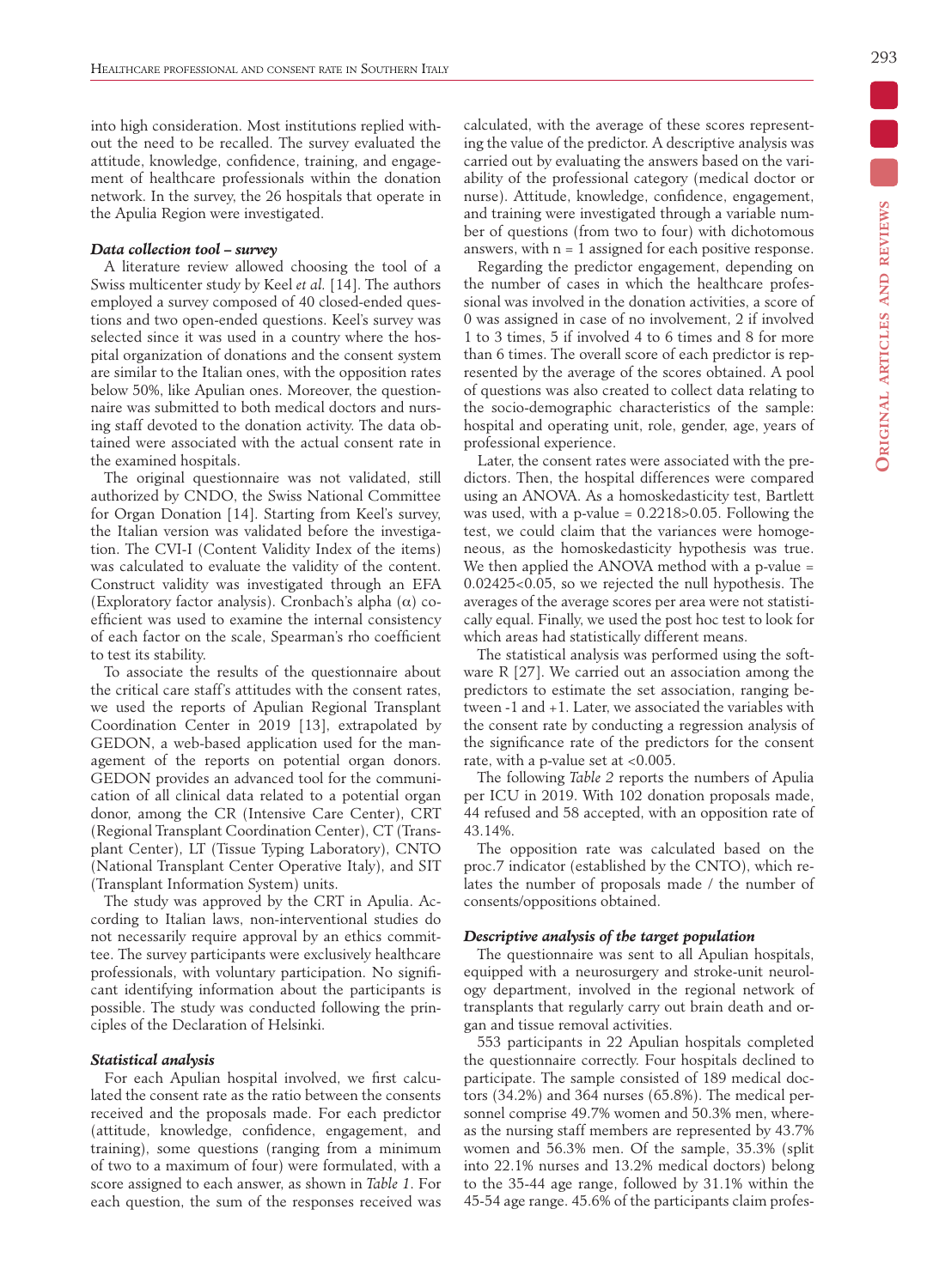sional experience ranging between 11 and 20 years, and 29.1% have more than 20 years of service.

# **RESULTS**

The attitude of the healthcare staff towards organ and tissue donation is overwhelmingly positive (*Figure 1*). Of the sample, 99% of the participants declared in favour of donation. However, only 7.4% (27) of the nursing staff and 7.9% (15) of the medical staff state that they would donate, but with restrictions, their organs after death. Moreover, 5.5% (20) of the nursing staff and 7.9% (15) of the medical staff do not seem to agree that brain death corresponds to the person's death.

#### *Analysis of Apulian territory*

The Apulia Region was divided into three macroareas, distinguished by the geographical criterion and the population density, thus grouping the hospitals accordingly. The number of hospitals in each area is homogeneously distributed for the population hosted. The regional coordination of Transplants for Apulia has carried out these subdivisions based on the neurosurgery and neurology stroke-unit departments' presence, guaranteeing a right and equitable distribution.

As specified in *Table 1*, for each of the analyzed predictors with a favourable answer, we created a score for the dimension and calculated the average for each hospital. Moreover, we calculated the average score of the consent for each area, comparing and describing eventual intra-regional differences.

After aggregating the survey results, we could observe interesting differences among the macro-areas. In particular, we analyzed the predictors for each area singularly.

Regarding *attitude*, generally positive, the Central Area shows the most favourable attitude, with a value of 1, followed by the Southern Area with 0.96, and lastly, the Northern Area with 0.80.

Regarding *knowledge*, we observed that the Central Area has the highest value with 0.85, followed by the Southern Area with 0.78 and the Northern Area with 0.51 (*Figure 2*).

*Confidence* shows similar results, with no area obtaining significantly higher scores.

Concerning *engagement*, in a significant way, the Central Area (with 1.56) and the Southern Area (with 1.47) prevail over the Northern Area (with 0.75).

Regarding the predictor *training*, the Central Area obtained the highest value (0.74), followed by the Southern Area (0.67) and the Northern Area (0.57).

We can state that knowledge and engagement are the predictors that significantly differ among the three areas.

The Northern Area assumes a significant value compared to the other two areas, as reported in *Table 3*. In our study, such an area ends up being the most virtuous one within the Apulian transplant network.

Even though the Northern Area has earned the lowest scores for all the predictors examined in the present study, it has registered a 76.19% consent on organ donation. This area has 8 ICUs, but only 4 ICUs reported potential donors in 2019, with 21 donation proposals and 16 permissions.

The Central Area registered an increased procurement activity, even with a consent rate of 55.32%. In this area, 10 ICUs exist, but the reporting activity was carried out only in 5 of them. Specifically, 47 donation proposals were made, obtaining 26 consents. Based on the predictors' analysis, this area stands as the most productive in terms of the personnel's engagement and knowledge.

In the Southern Area, with 8 ICUs, a consent rate of 47.06% was registered. Of the 34 donation proposals, 16 consents were obtained, considering that 7 ICUs prepared the reports on potential donors.



#### **Figure 1**

Attitude toward donation healthcare professionals.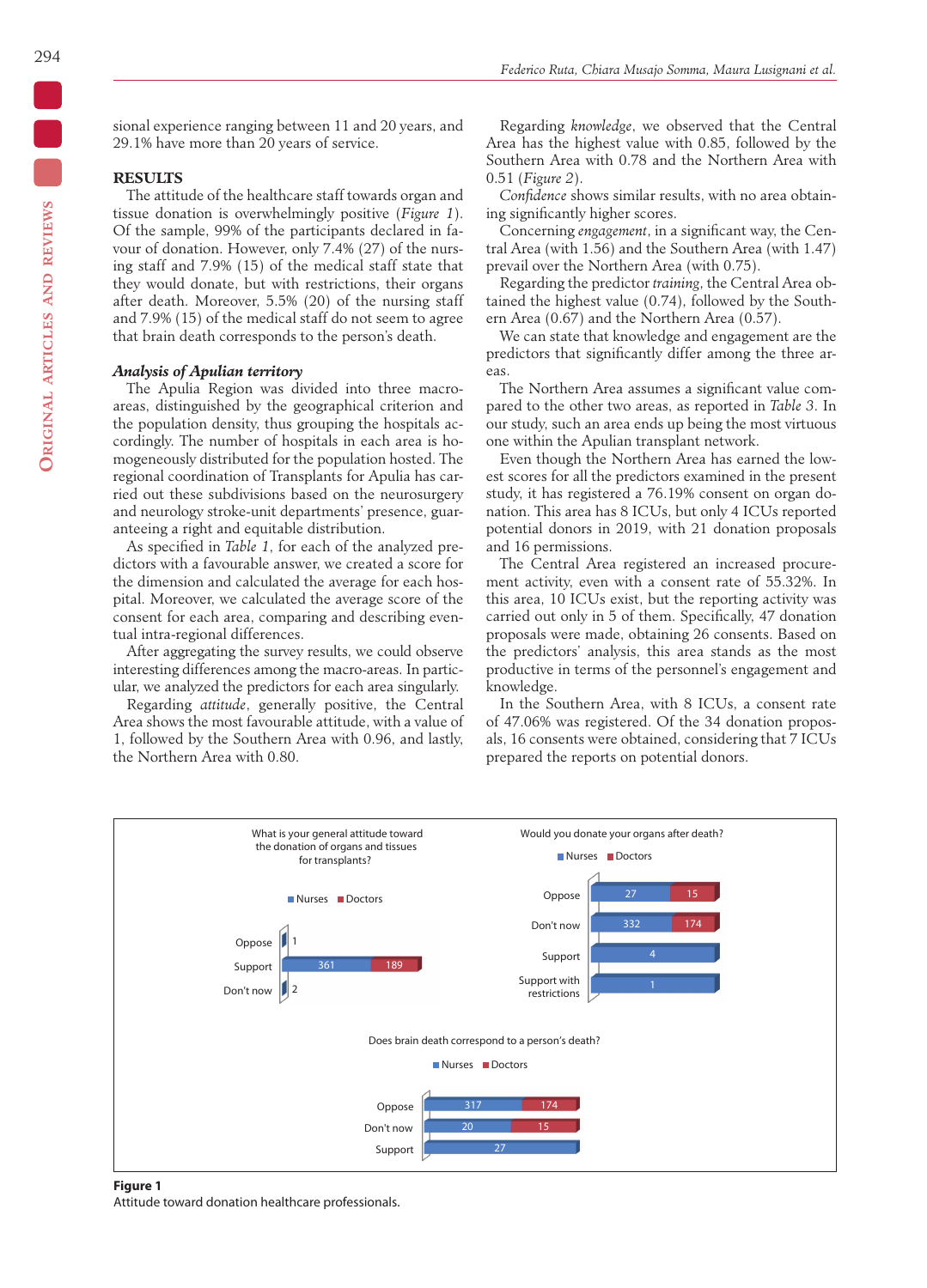**Table 1**

#### Survey and predictor cutoff of donation

| <b>Dimension</b>                                                                                                                                                                                                                                                                                                                                                                                                                                                                                                                                                                                      | <b>Positive answer</b>          | <b>Score</b>                                 |
|-------------------------------------------------------------------------------------------------------------------------------------------------------------------------------------------------------------------------------------------------------------------------------------------------------------------------------------------------------------------------------------------------------------------------------------------------------------------------------------------------------------------------------------------------------------------------------------------------------|---------------------------------|----------------------------------------------|
| Attitude<br>What is your general attitude towards organ and tissue donation for transplants?<br>Would you donate your organs after death?<br>Does brain death correspond to death?                                                                                                                                                                                                                                                                                                                                                                                                                    | Yes or Yes with<br>restrictions | $0 - 3$                                      |
| Knowledge<br>Does your hospital have standardized procedures for the donation process?<br>Does your hospital have standardized quidelines for obtaining consent for organ donation?                                                                                                                                                                                                                                                                                                                                                                                                                   | Yes                             | $O-2$                                        |
| Confidence<br>Do you feel comfortable in the following situation: Explaining to relatives about brain death?<br>Do you feel comfortable in the following situation: Formulating the proposal for organ donation to<br>family members?<br>Do you feel comfortable in the following situation: Accompanying and supporting relatives during their<br>bereavement?                                                                                                                                                                                                                                       | Yes                             | $O-3$                                        |
| Engagement<br>Please indicate the number of cases in which you have been involved in the past year: Reporting of<br>severe brain damage to next of kin<br>Please indicate the number of cases in which you have been involved in the past year: Explaining to<br>relatives about brain death<br>Please indicate the number of cases in which you have been involved in the past year: Formulating the<br>proposal for organ donation to family members<br>In your opinion, what moment do you think is more appropriate to address the issue of organ donation<br>with relatives? (choose one answer) |                                 | None $= 0$<br>$1-3=2$<br>$4-6=5$<br>$>6 = 8$ |
| Training<br>Have you ever received training in the concept of brain death<br>Have you ever received communication skills training (including bereavement management) in the<br>donation process                                                                                                                                                                                                                                                                                                                                                                                                       | Yes                             | $() - ?$                                     |

We conducted an analysis of linear association among the single predictors to estimate the set association, ranging between -1 and +1. The associations are displayed in *Figure 3*, and some of them are significant. Attitude has a 43% association with knowledge, 24% with confidence, and 21% with engagement. Confidence has a 59% association with engagement and 25% with training. While engagement assumes a 30% association with training and 18% with consent, the latter predictor is worthy of an in-depth analysis as the only one associated with consent.

We performed a regression analysis by setting a 95% confidence interval for the association among the variables to the consensus rate, with P-value of P<0.005 of the significance rate of the predictors on the consensus.

Next, we analyzed the linear regression model among all the predictors and the consent rate to assess their statistical significance *(Table 2)*. Our analysis of the association between the consent rates for donation and the survey scores has identified the healthcare personnel's



#### **Figure 2** Intra-regional differences in the scores.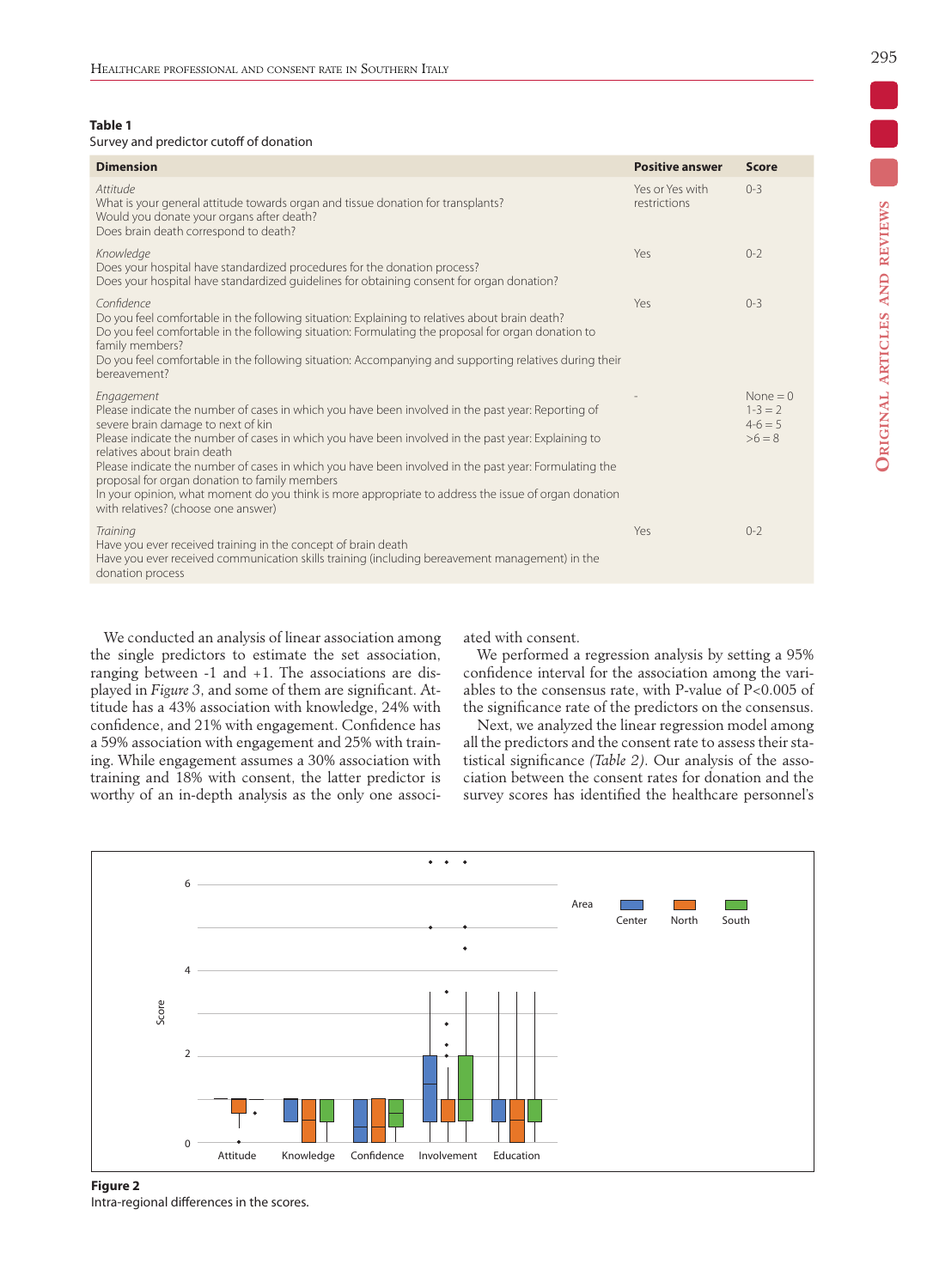**Original articles and reviews**

ORIGINAL ARTICLES AND REVIEWS

# **Table 2**

Activity report on organ donation in 2019 in Apulia Region

| <b>Intensive Care Units in Apulia</b> | <b>Proposals made</b> | <b>Oppositions</b> |            | <b>Consents</b> | <b>Hospital consent =</b><br>consents/proposals made |
|---------------------------------------|-----------------------|--------------------|------------|-----------------|------------------------------------------------------|
|                                       | n.                    | n.                 | $\%$       | n.              | %                                                    |
| Foggia                                | 6                     | $\overline{2}$     | 33.33      | $\overline{4}$  | 66.67                                                |
| San Giovanni Rotondo 1                | $\mathbf{1}$          | $\overline{0}$     | 0.00       | 1               | 0.00                                                 |
| San Giovanni Rotondo 2                | $\overline{2}$        | $\mathbf{1}$       | 50.00      | 1               | 50.00                                                |
| San Severo                            | $\overline{0}$        | $\overline{0}$     | 0.00       | $\mathbf 0$     | 0.00                                                 |
| Cerignola                             | $\overline{0}$        | $\overline{0}$     | 0.00       | $\mathbf 0$     | 0.00                                                 |
| Andria                                | 12                    | $\overline{2}$     | 16.67      | 10              | 83.33                                                |
| Barletta                              | $\overline{0}$        | $\Omega$           | 0.00       | 0               | 0.00                                                 |
| Bisceglie                             | $\mathbf 0$           | $\overline{0}$     | 0.00       | $\mathbf 0$     | 0.00                                                 |
| Bari Policlinico 1                    | 21                    | 9                  | 942.86     | 12              | 57.14                                                |
| Bari Policlinico 2                    | 14                    | 5                  | 35.71      | 9               | 64.29                                                |
| Bari Di Venere                        | 6                     | 5                  | 83.33      | 1               | 16.67                                                |
| Bari San Paolo                        | $\overline{0}$        | $\overline{0}$     | 0.00       | $\mathbf 0$     | 0.00                                                 |
| Bari Giovanni XII                     | $\overline{0}$        | $\overline{0}$     | 00.00      | $\mathbf 0$     | 0.00                                                 |
| Bari Mater Dei                        | $\mathbf 0$           | 0                  | 0.00       | $\mathbf 0$     | 0.00                                                 |
| Acquaviva                             | 5                     | 1                  | 20.00      | $\overline{4}$  | 80.00                                                |
| Altamura                              | $\mathbf{1}$          | 1                  | 100.00     | $\mathcal O$    | 0.00                                                 |
| Castellana                            | $\overline{0}$        | $\overline{0}$     | 0.00       | $\mathbf 0$     | 0.00                                                 |
| Monopoli                              | $\overline{0}$        | 0                  | 0.00       | $\overline{0}$  | 0.00                                                 |
| <b>Brindisi</b>                       | 3                     | $\overline{2}$     | 66.67      | $\mathbf{1}$    | 33.33                                                |
| Taranto                               | 15                    | $\overline{4}$     | 26.67      | 11              | 73.33                                                |
| Lecce                                 | 11                    | 8                  | 72.73      | 3               | 27.27                                                |
| Casarano                              | $\mathbf{1}$          | $\mathbf{1}$       | 100.00     | $\mathbf 0$     | 0.00                                                 |
| Tricase                               | $\overline{2}$        | $\overline{2}$     | 100.00     | $\mathbf 0$     | 0.00                                                 |
| Scorrano                              | $\mathbf 0$           | $\overline{0}$     | 0.00       | $\mathbf 0$     | 0.00                                                 |
| Gallipoli                             | $\mathbf{1}$          | 0                  | 0.00       | $\mathbf{1}$    | 100.00                                               |
| Città di Lecce                        | $\mathbf{1}$          |                    | 100.00     | $\overline{0}$  | 0.00                                                 |
| <b>Total</b>                          | 102                   |                    | 44 M 43.14 | 58              | M 25.09                                              |

engagement in ICUs as the only influential predictive factor of the consent rate, with a statistical significance of p<0.00006. The healthcare personnel's engagement stood as the strongest predictor of the consent rate. An increase in the score of the healthcare professionals' engagement led to the probability of a 5.24% increase in the consent rate *(Table 4)*.

Moreover, training and knowledge obtained positive scores, even if not significant. A previous study highlights that specific training in the context of organ and tissue donation increases the probability of consent [28]. Our study confirms the need to increase the specific training of health professionals who appear sensitive to the topic to create a "culture of donation" among the team members.

In contrast, attitude and confidence have proven to

be negative, in line with previous studies [29, 30], which report that behaving in an impersonal way with the family members and being too self-confident are perceived by the family in a negative way and therefore leads to a low probability of obtaining the family's consent.

## **DISCUSSION**

The healthcare professional who has been appointed to explain brain death and formulate the subsequent donation proposal to the deceased's family must assume an empathetic attitude, dedicating the needed time through simple communication and knowledge translation [20, 31-33]. Several studies showed that the healthcare personnel's sensitive and compassionate approach to the family is associated with higher consent rates [34-36]. Other studies emphasize that obtaining

#### **Table 3**

Statistical difference of the predictors to donation between the North, the Center and the South of the Apulia Region

|                 | <b>Difference</b> | p-value | <b>Significance</b> | <b>LCL</b>   | <b>UCL</b>    |
|-----------------|-------------------|---------|---------------------|--------------|---------------|
| North - Central | $-0.37043592$     | 0.0120  | $*$                 | $-0.6546435$ | $-0.08622839$ |
| North - South   | $-0.32096430$     | 0.0279  | $*$                 | $-0.6051718$ | $-0.03675677$ |
| Central - South | 0.04947163        | 0.7267  |                     | $-0.2347359$ | 0.33367915    |

LCL: lower control limit; UCL: upper control limit.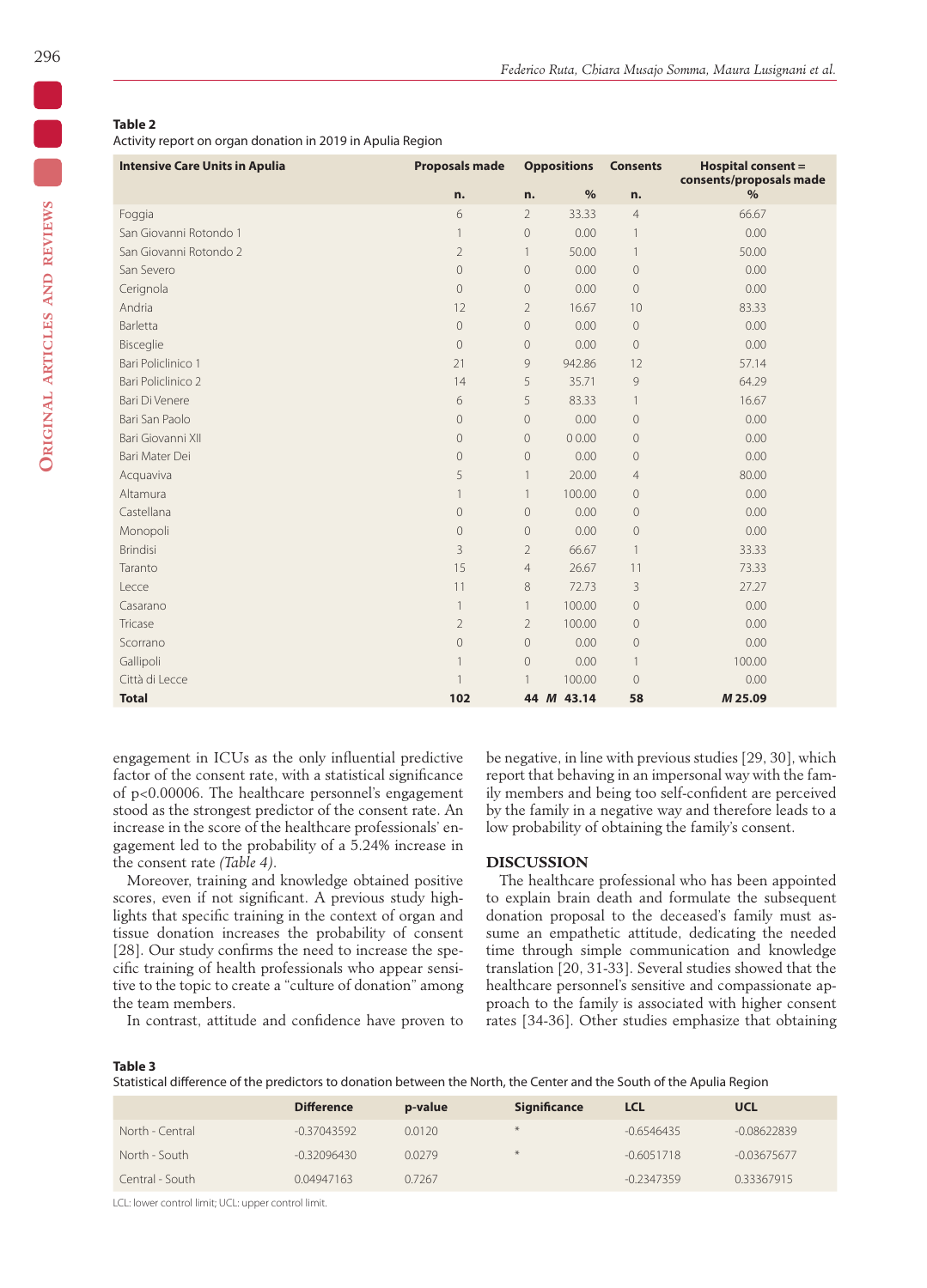297



**Figure 3** Association of consent-predictor rates.

"non-opposition" is not only influenced by the person who formulates the donation proposal but also by the approach and the sufficient time to understand the information and make a decision, as perceived by the family [37]. Therefore, the combination of these parameters can contribute to predicting consent rates. However, the predictors should be considered collectively to observe how the independent variables (attitude, knowledge, confidence, engagement, and training) are associated with the dependent variable (consent rate).

Ours stands as the first study conducted in the Apulia region in Italy to investigate the association between the consent rates for organ donation and the attitude, knowledge, confidence, engagement, and training of the medical and nursing personnel in ICUs. The survey has highlighted that the majority of healthcare professionals are in favour of organ donation.

The general analysis shows that engagement is the strongest predictor of consent. The differences in the regional areas should be explored to observe the predictors of interest. Despite their positive attitude toward donation, the healthcare personnel in the Northern Area showed lower scores than their colleagues in the other areas in terms of knowledge, confidence, engagement, and training. The reasons may be related to a territorial issue associated with the local Health Agencies' policies. It may be that such Health Agencies had not invested in organ donation as one of the main objectives of the modern healthcare system.

We observed that the Central Area obtained higher scores in all five predictors, particularly in engagement and training. It should be emphasized that the Central Area is the territorial headquarter of the CRT. We may presume that the presence of the Apulian CRT's headquarter offices at the Policlinic University Hospital of Bari may easily affect the professionals who are directly involved. Eventual best practices carried on from an organizational perspective in training or dealing with the healthcare staff devoted to transplants should then be recognized and shared with the other regional hospitals, especially those with less favourable outcomes.

The analysis of the Southern Area highlights acceptable levels of confidence. However, also in this case, it is not confirmed by the scores of the other predictors that in some way remain similar to those in the Northern Area. Several studies show that where there are many hospitals that are under the jurisdiction of the same Local Health Agency, the coordination of the extended area should be present [14].

In our study, the consent rate is significantly and positively associated with the engagement of healthcare professionals. Moreover, it is observed that the consent rate is higher if the knowledge and training of the medical doctors and the nurses show a favourable inclination toward organ donation. Indeed, those professionals who are already sensitive towards the topic are the ones undergoing training. Nurses and medical doctors play an essential role in the family's final decision. Therefore, being perceived as close to the family, they should provide simple and understandable information [37, 38]. Thus, the professionals' lesser propensity to the donation may influence the family to withhold their consent to donate [39]. It is crucial that the professionals involved in this process are conveniently trained and know the communicative and relational dynamics, being able to use their soft skills by employing a simple language to adequately translate knowledge to the family members in charge of the decision [18, 31, 36]. Moreover, our study confirms that healthcare professionals involved in organ and tissue donation activities should have continuous support in their specific training oriented to acquiring a practical knowledge of the whole process and increase self-confidence. It is essential that the professionals' support towards donation raises the awareness of the population so that the number of oppositions decreases. Further research av-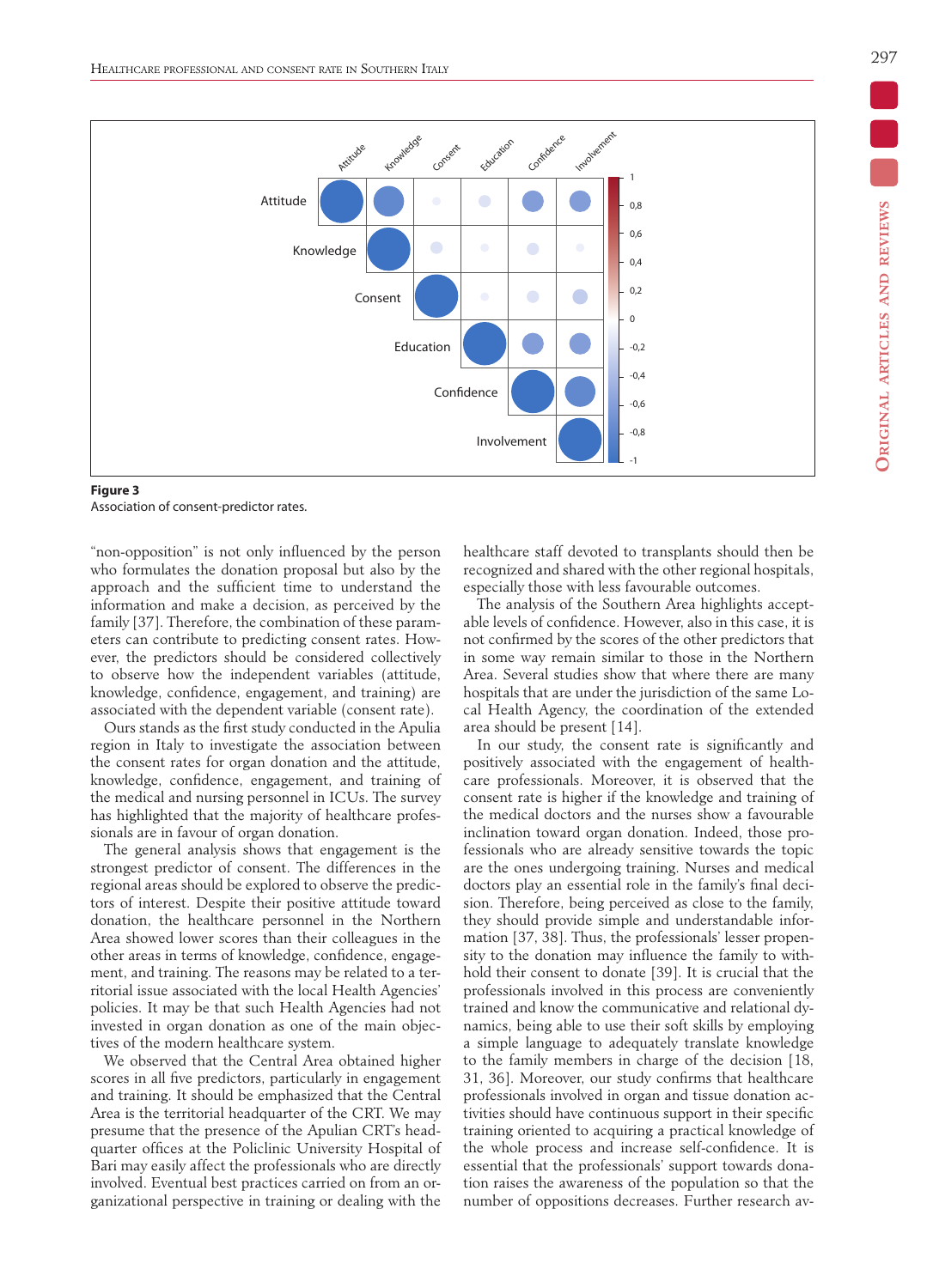## **Table 4**

Comparative analysis of predictors to donation

| <b>Coefficients</b>                                |           |        |          |               |  |  |  |
|----------------------------------------------------|-----------|--------|----------|---------------|--|--|--|
| <b>Estimate Standard Error t value Pr(&gt; t )</b> |           |        |          |               |  |  |  |
| (Intercept)                                        | 346.519   | 77.589 | 4.466    | $9.68e-06***$ |  |  |  |
| Attitude                                           | $-82.886$ | 89.451 | $-0.927$ | 0.3545        |  |  |  |
| Knowledge                                          | 107.014   | 45.971 | 2.328    | $0.0203*$     |  |  |  |
| Confidence                                         | $-50.273$ | 44.453 | $-1.131$ | 0.2586        |  |  |  |
| Engagement                                         | 52.427    | 13.031 | 4.023    | $6.54e-05***$ |  |  |  |
| Training                                           | 0.1364    | 39.516 | 0.035    | 0.9725        |  |  |  |

Significance codes: 0'\*\*\*'0.001'\*\*'0.01'\*'0.05".0.1" 1

Residual Standard Error: 34.67 on 547 degrees of freedom, Multiple R-squared: 0.04239, Adjusted R-squared: 0.03364, F-statistic: 4.843 on 5 and 547 DF, p-value: 0.0002416.

enues include in-depth qualitative studies, for instance, interviewing the family members who consented to the donation to deepen which reasons fostered them to do so, measuring the real impact of the healthcare staff's support and counselling.

Our article has several limitations. One significant limitation is connected to the possible presence of other variables that could influence the consent rates. Such variables may include a strong and hardly influenceable cultural belief of the family, the changing in the common feeling towards donation, the shock following the death of a dear one, especially if unexpected or sudden, like a car accident. Moreover, it would be interesting to include other Italian regions, especially those located in the northern and central areas, to compare results and strategies.

Some practical and policy implications emerge from this study, especially a call for policymakers and hospital managers to provide an extension of training programs for both nursing and medical students but also residents and professionals in their lifelong learning education to improve their expertise to deal with such topic. A collaboration with, for instance, the psychologists of the hospital may be welcome, as it proved to be successful in other cases and clinical disciplines, like oncology [40, 41]. It is necessary to set up adequate training, em-

## **REFERENCES**

- 1. Cobianchi L, Zonta S, Vigano J, Dominioni T, Ciccocioppo R, Morbini P, et al. Experimental small bowel transplantation from non-heart-beating donors: a large-animal study. Transplant Proc. 2009;41(1):55-6.
- 2. Hogan AR, Doni M, Damaris Molano R, Ribeiro MM, Szeto A, Cobianchi L, et al. Beneficial effects of ischemic preconditioning on pancreas cold preservation. Cell Transplant. 2012;21(7):1349-60.
- 3. Marzorati S, Bocca N, Molano RD, Hogan AR, Doni M, Cobianchi L, et al. Effects of systemic immunosuppression on islet engraftment and function into a subcutaneous biocompatible device. Transplant Proc. 2009;41(1):352-3.
- 4. Wassmer C-H, Lebreton F, Bellofatto K, Bosco D, Berney T, Berishvili E. Generation of insulin-secreting organ-

ploying pioneering informative, communicative, softskill-based tools, leading healthcare professionals to get precise information and a positive attitude in handling the matter. Moreover, common strategies should be employed in all educational settings. While information should be spread even at very early stages, like primary or secondary schools, such topics should be intensified and deepen at healthcare university degrees, to transfer and share the proper knowledge to the nurses and medical doctors-to-be.

## *Authorship*

FR, CMS, ML, and GV conceived the idea of the study. FR and CMS developed the theory and performed the computations. FR had oversight and leadership responsibility for the research activity planning and execution. FR, CMS, and FDM wrote the first draft of the manuscript. ML, GV, LG, AP, and LC critically reviewed and amended the manuscript. All authors read and approved the final version of the manuscript.

## *Conflict of interest statement*

The Authors have no conflict of interests to declare.

*Received* on 2 June 2021. *Accepted* on 21 September 2021.

> oids: a step toward engineering and transplanting the bioartificial pancreas. Transpl Int Off J Eur Soc Organ Transplant. 2020;33(12):1577-88.

- 5. Edgar L, Pu T, Porter B, Aziz JM, La Pointe C, Asthana A, et al. Regenerative medicine, organ bioengineering and transplantation. Br J Surg. 2020;107(7):793-800.
- 6. Croce S, Peloso A, Zoro T, Avanzini MA, Cobianchi L. A Hepatic scaffold from decellularized liver tissue: Food for Thought. Biomolecules. 2019;9(12).
- 7. Orlando G, Soker S, Stratta RJ, Atala A. Will regenerative medicine replace transplantation? Cold Spring Harb Perspect Med. 2013;3(8).
- 8. Berney T. Liraglutide in islet transplantation: from bench to bedside. Transpl Int Off J Eur Soc Organ Transplant. 2010;23(3):257-8.